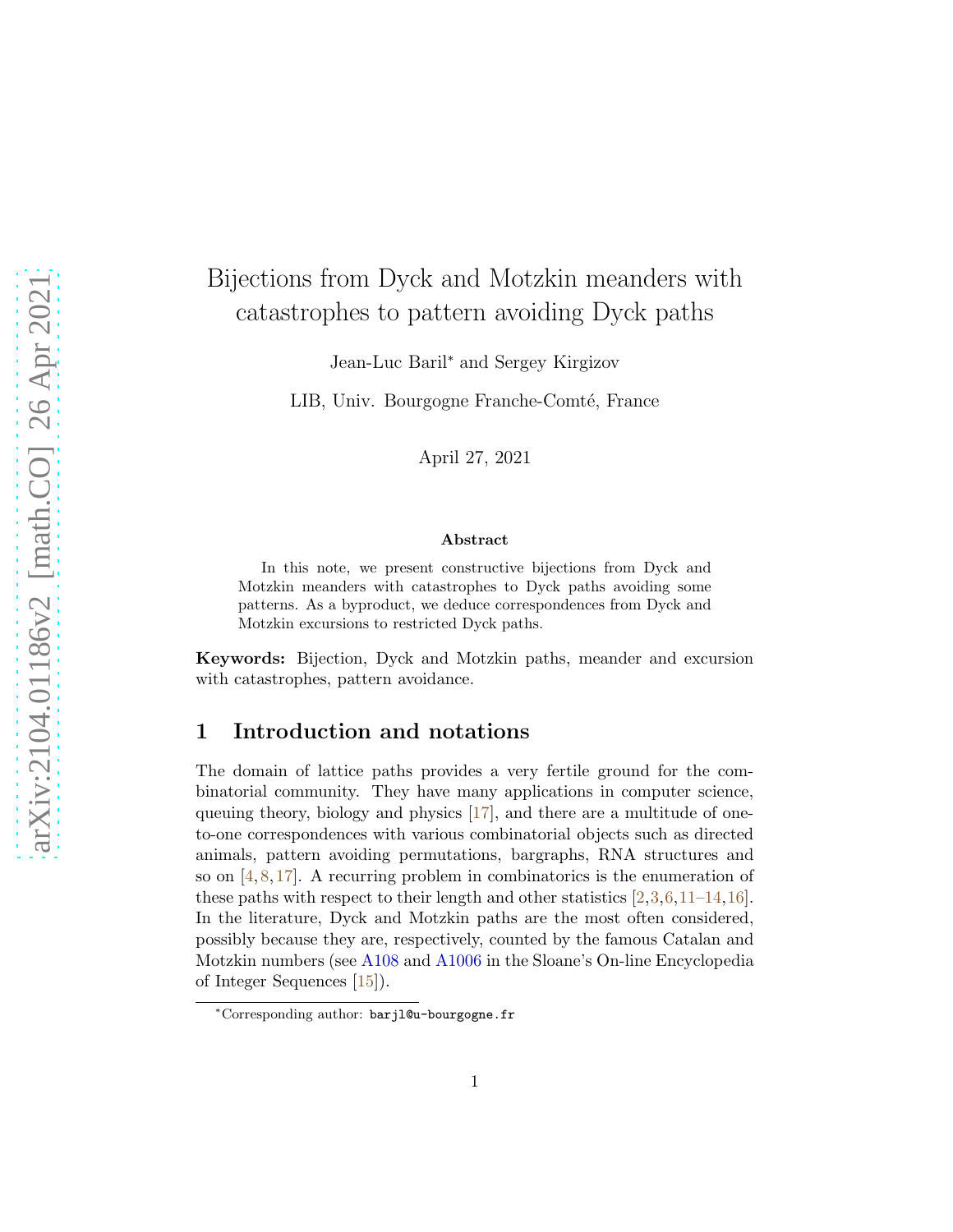Throughout this note, a *lattice path* is defined by a starting point  $(0, 0)$ , an ending point  $(n, k)$  with  $n, k \geq 0$ , it consists of steps lying in  $S =$  $\{(1,i): i \in \mathbb{Z}, i \leq 1\}$ , and it never goes below the x-axis. The length of a path is the number of its steps. We denote by  $\epsilon$  the empty path, *i.e.*, the path of length zero. Constraining the steps to be in  $\{(1,1),(1,-1)\}$  or  $\{(1, 1), (1, 0), (1, -1)\}\$ , and fixing the end point on the x-axis, we retrieve the well-known definition of *Dyck and Motzkin paths* [\[17\]](#page-9-0) respectively. Let  $\mathcal{D}_n$  be the set of Dyck paths of semilength n, we define  $\mathcal{D} = \cup_{n>0} \mathcal{D}_n$ . For short, we set  $U = (1, 1), D = (1, -1), F = (1, 0)$  and  $D_i = (1, -i)$  for  $i \ge 2$ .

Considering these notations, a Motzkin meander with catastrophes is a lattice path where possible steps are  $U, D, F$  and  $D_i$  for  $i \geq 2$ , such that all steps  $D_i$  end on the x-axis, and if we add the property that the path ends on the x-axis, we call it a *Motzkin excursion* with catastrophes (see [\[1\]](#page-8-5)). Dyck meanders and Dyck excursions with catastrophes are those avoiding the step F. Let  $\mathcal{M}_n$  (resp.  $\mathcal{E}_n$ ) be the set of length n Dyck meanders (resp. excursions) with catastrophes, and we set  $\mathcal{M} = \bigcup_{n>0} \mathcal{M}_n$  (resp.  $\mathcal{E} = \bigcup_{n>0} \mathcal{E}_n$ ). The sets of Motzkin meanders and excursions with catastrophes are respectively denoted by adding prime superscripts,  $\mathcal{M}'$  and  $\mathcal{E}'$ . As mentioned in Corollary 2.4 in [\[1\]](#page-8-5), the cardinality of  $\mathcal{M}_n$  is given by the sequence [A274115](https://oeis.org/A274115) in [\[15\]](#page-9-4), and the cardinality of  $\mathcal{E}_n$  is given by the sequence [A224747.](https://oeis.org/A224747) For instance, we have  $UUDFUVFD_3UDUUUDDUD_2UUFFUF \in \mathcal{M}'_{23}$  and  $UUDUUUDUUDUUUDDUUDDUD<sub>2</sub> \in \mathcal{E}_{17}$  $UUDUUUDUUDUUUDDUUDDUD<sub>2</sub> \in \mathcal{E}_{17}$  $UUDUUUDUUDUUUDDUUDDUD<sub>2</sub> \in \mathcal{E}_{17}$ , and we refer to Figure 1 for an illustration of these two paths. Since Motzkin meanders with catastrophes can be obtained from Dyck meanders with catastrophes by possibly adding flat steps  $F$ , the ordinary generating function  $(o.g.f.)$  for the cardinality of  $\mathcal{M}'_n$  is given by  $\frac{M(x/(1-x))}{1-x}$  where  $M(x) = \frac{2x}{2x+(x+1)(\sqrt{1-4x^2}-1)}$  is the o.g.f. for  $\mathcal{M}_n$  (see [\[1\]](#page-8-5)), which generates the  $(n+1)$ th term of [A54391.](https://oeis.org/A54391) Simarly,  $\mathcal{E}'_n$ is counted by the nth term of [A54391.](https://oeis.org/A54391)



<span id="page-1-0"></span>Figure 1: (*a*) A Motzkin meander with catastrophes in  $\mathcal{M}'_{23}$ , and (*b*) a Dyck excursion with catastrophes in  $\mathcal{E}_{17}$ 

Dyck meanders with catastrophes was first introduced by Krinik et al. in [\[9\]](#page-8-6) in the context of queuing theory. They correspond to the evolution of the queue by allowing some resets modeled by a catastrophe step  $D_i$  for  $i \geq 2$ . Recently in [\[1\]](#page-8-5), Banderier and Wallner provide many results about the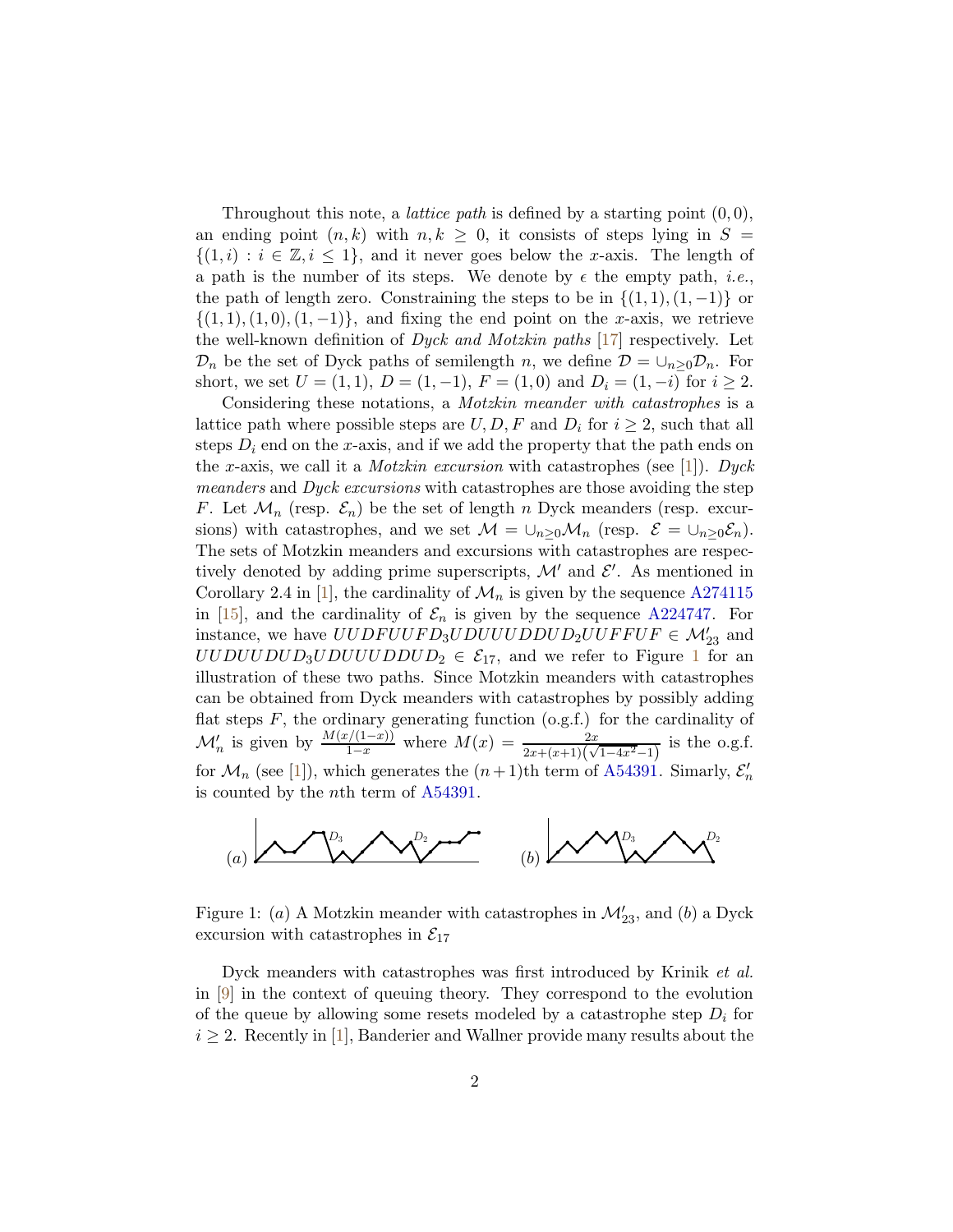enumeration and limit laws of these objects. Using algrebraic methods they prove that the set  $\mathcal{M}_n$  of length n Dyck meanders with catastrophes has the same cardinality as the set of equivalence classes of semilength  $n + 1$  Dyck paths modulo the positions of the pattern  $DUU$ , which in turn (see [\[10\]](#page-9-5)) is in one-to-one correspondence with the set  $\mathcal{A}_n$  of semilength n Dyck paths avoiding occurrences at height  $h > 0$  of the patterns  $UUU$  and  $DUD$ . They also provide a constructive bijection between  $\mathcal{E}_n$  and the set of length n Motzkin paths having their flat steps  $F$  at height one.

The motivation of this work is to exhibit one-to-one correspondences between restricted Dyck paths (with no catastrophes) and the sets of paths with catastrophes  $\mathcal{M}_n$ ,  $\mathcal{E}_n$ ,  $\mathcal{M}'_n$ , and  $\mathcal{E}'_n$ . In Section 2 we present a constructive bijection between  $\mathcal{M}_n$  and  $\mathcal{A}_n$ . Considering its restriction to excursions with catastrophes, we prove that  $\mathcal{E}_n$  is in one-to-one correspondence with the set  $\mathcal{A}'_n$  of Dyck paths in  $\mathcal{A}_n$  where any occurrence  $UD$  on the x-axis appears before an occurrence of UUU (not necessarily contiguous to the occurrence  $UD$ ). This bijection establishes a curious correspondence connecting Dyck meanders with catastrophes and equivalence classes modulo the positions of DUU in Dyck paths. In Section 3 we conduct the counterpart study for Motzkin meanders and excursions. More precisely, we exhibit a bijection between  $\mathcal{M}'_n$  and the set  $\mathcal{B}_{n+1}$  of semilength  $n+1$  Dyck paths avoiding the pattern  $UUU$  at height  $h \geq 2$ , which also induces a bijection from the set  $\mathcal{E}'_n$ of Motzkin excursions with catastrophes to the set  $\mathcal{B}_n$ . The following table gives an overview of all these correspondences.

| Dyck meanders with cat.      | $\mathcal{M}_n$                                    |               | $\rightarrow$ $\mathcal{A}_n$            | Dyck paths avoiding $UUU$<br>and $DUD$ at $h > 0$                         |
|------------------------------|----------------------------------------------------|---------------|------------------------------------------|---------------------------------------------------------------------------|
| Dyck excursions with cat.    | $\mathcal{E}_n$                                    |               | $\rightarrow$ $\mathcal{A'}_n$           | $\mathcal{A}_n$ whose every $UD$ on the<br>$x$ -axis appears before $UUU$ |
| Dyck paths                   | $\mathcal{D}_n$                                    |               | $\rightarrow$ $\mathcal{A}_{2n}^{\star}$ | Dyck paths starting with $UU$<br>and avoiding UUU and DUD                 |
| Motzkin meanders with cat.   | $\mathcal{M}'_n$                                   |               | $\rightarrow$ $\mathcal{B}_{n+1}$        | Dyck paths avoiding $UUU$<br>at $h \geq 2$                                |
| Motzkin excursions with cat. | $\mathcal{E}'_n$                                   | $\rightarrow$ | $\mathcal{B}_n$                          |                                                                           |
| Motzkin paths                | ${\cal M}otz_n \;\;\rightarrow\;\;{\cal B}'_{n+1}$ |               |                                          | Dyck paths avoiding $UUU$<br>at $h \geq 2$ and DU at $h = 1$ .            |

# 2 Dyck meanders with catastrophes

In this section we exhibit a constructive bijection between the set  $\mathcal{M}_n$  of length n Dyck meanders with catastrophes and the set  $A_n$  of semilength n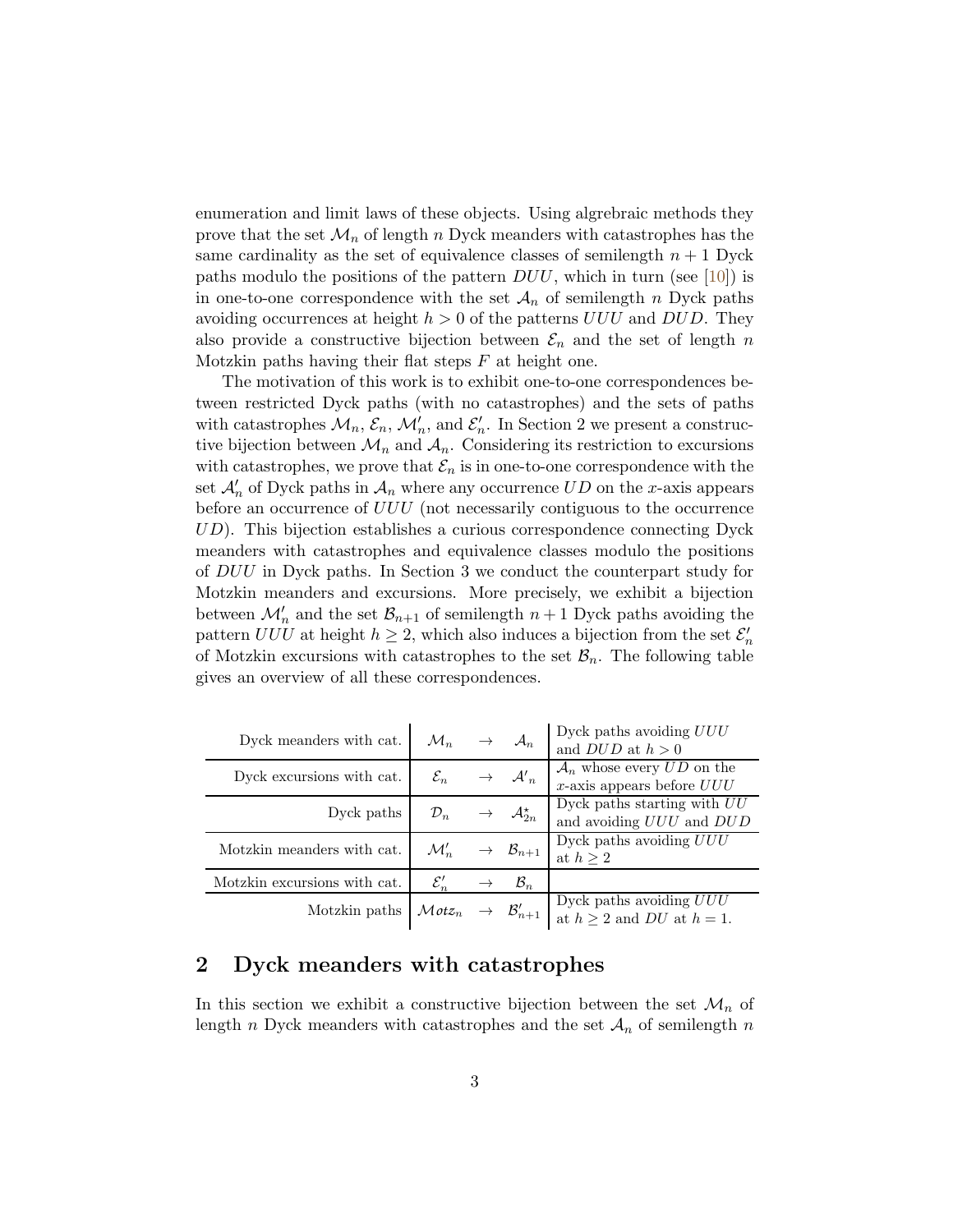Dyck paths having no occurrence of the consecutive three steps UUU and DUD at height  $h > 0$  (or equivalently with a minimal ordinate  $h > 0$ ). We set  $\mathcal{A} = \bigcup_{n>0} A_n$ . Let us define recursively the map  $\phi$  from M to D as follows. For  $P \in \mathcal{M}$ , we set

$$
\left(\begin{array}{ccc}\n\epsilon & & \text{if } P = \epsilon,\n\end{array}\right) \tag{i}
$$

$$
UD\phi(\alpha) \qquad \text{if } P = U\alpha,
$$
 (ii)

$$
\phi(P) = \begin{cases} UUD\phi(\alpha)D\phi(\beta) & \text{if } P = U\alpha D\beta, \\ U\phi(\alpha D)D\phi(\beta) & \text{if } P = U\alpha D_2\beta, \end{cases}
$$
 (iii)

$$
\begin{cases}\nU\phi(\alpha D)D\phi(\beta) & \text{if } P = U\alpha D_2\beta, \\
UD\phi(\alpha D_{i-1})\phi(\beta) & \text{if } P = U\alpha D_i\beta \text{ and } i \ge 3,\n\end{cases} (iv)
$$

where  $\beta \in \mathcal{M}$ , and  $\alpha$  is either the empty path or a lattice path consisting of U- and D-steps such that  $\alpha$  (resp.  $\alpha D$ ,  $\alpha D_{k-1}$ ) ends on the x-axis in the case (iii) (resp. (iv), (v)), and  $\alpha$  does not necessarily end on the x-axis in the case  $(ii)$ .

Due to the recursive definition, the image by  $\phi$  of a length n Dyck meander with catastrophes is a Dyck path of semilength  $n$ . For instance, the images of U, UD,  $UUD_2$ ,  $UUDUUD_3$  are respectively UD,  $UUDD$ , UUUDDD, UUDDUUDUUDDD. We refer to Figure [2](#page-3-0) for an illustration of this mapping.



$$
\begin{array}{c}\n\alpha \\
\longleftarrow^{k=2} \beta \\
\end{array}\n\qquad \qquad \rightarrow \qquad\n\begin{array}{c}\n\phi(\alpha D) \\
\longleftarrow^{k=2} \phi(\beta)\n\end{array}\n\qquad (iv)
$$

$$
\overbrace{\qquad \qquad }^{\alpha }\overset{k\geq3}{\longrightarrow }\overbrace{\qquad \qquad }^{\phi }\qquad \qquad \phi (\alpha D_{k-1})\overset{\phi }{\longrightarrow }\overbrace{\qquad \qquad }^{\phi }(\beta )\qquad \qquad (v)
$$

<span id="page-3-0"></span>Figure 2: Illustration of the bijection  $\phi$  between  $\mathcal{M}_n$  and  $\mathcal{A}_n$ .

<span id="page-3-1"></span>**Lemma 1** For any  $n \geq 0$ ,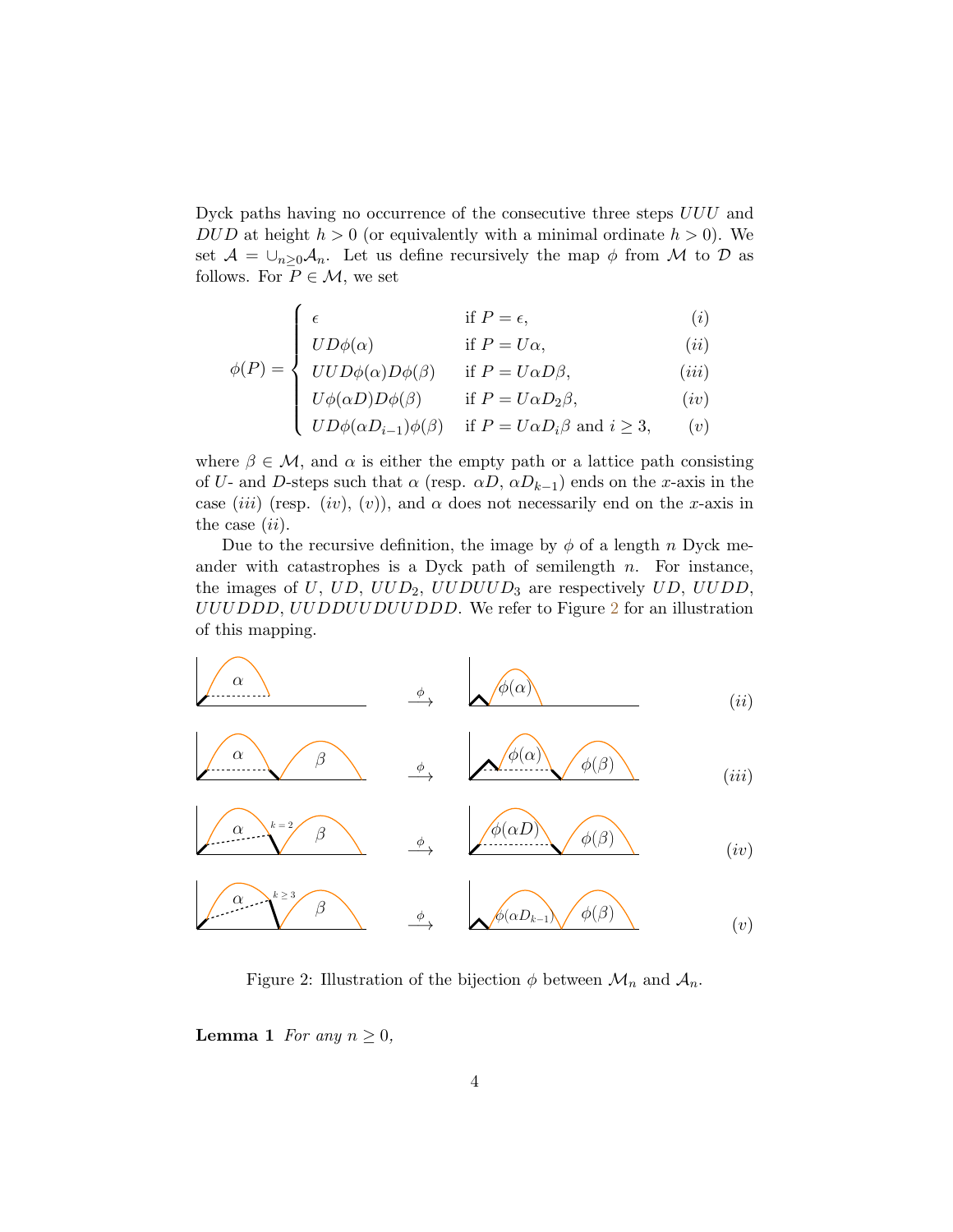- if  $P \in \mathcal{M}_n$  then we have  $\phi(P) \in \mathcal{A}_n$ ,

- if  $P \in \mathcal{D}_n$  then we have  $\phi(P) \in \mathcal{A}_{2n}^*$ , where  $\mathcal{A}_0^* = {\epsilon}$  and for  $n \geq 1$ , the set  $\mathcal{A}_{2n}^*$  consists of semilength  $2n$  Dyck paths avoiding the patterns UUU and DUD and starting with UUD.

*Proof.* We proceed by induction on n. The case  $n = 0$  is obvious. For  $k \leq n$ , we assume that for any  $P \in \mathcal{D}_k$  we have  $\phi(P) \in \mathcal{A}_{2k}^*$  and for any  $P \in \mathcal{M}_k$ we have  $\phi(P) \in \mathcal{A}_k$ . Now, let us prove the result for  $k = n + 1$ .

Whenever  $P \in \mathcal{D}_{n+1}$  we can write  $P = U \alpha D \beta$  where  $\alpha, \beta \in \mathcal{D}$ . Thus, we have  $\phi(P) = UUD\phi(\alpha)D\phi(\beta)$ , and using the recurrence hypothesis on  $\alpha$  and  $\beta$ ,  $\phi(P)$  is of semilength  $2n + 2$ , starts with UUD and avoids the pattern UUU. Moreover  $\phi(\alpha)$  (resp.  $\phi(\beta)$ ) is either empty or it starts with UUD, which implies that  $\phi(P)$  avoids  $DUD$ , and thus  $\phi(P) \in \mathcal{A}_{2n+2}^*$ .

Now let us assume  $P \in \mathcal{M}_{n+1}$ .

- If  $P = U\alpha$  with  $\alpha \in M_n$ , then  $\phi(P) = UD\phi(\alpha)$  and the recurrence hypothesis implies that  $\phi(P)$  avoids UUU and DUD at height  $h > 0$ .

- If  $P = U\alpha D\beta$  where  $\alpha \in \mathcal{D}$  and  $\beta \in \mathcal{M}$ , then the first part of the proof implies that  $\phi(\alpha)$  avoids UUU and DUD, and with the recurrence hypothesis on  $\beta$ ,  $\phi(P) = UUD\phi(\alpha)D\phi(\beta)$  belongs to A.

- If  $P = U\alpha D_2\beta$  and  $\alpha D \in \mathcal{D}$ , then using the first part of the proof  $\phi(\alpha D)$  is not empty and avoids UUU and DUD. The recurrence hypothesis implies that  $\phi(P) = U\phi(\alpha D)D\phi(\beta)$  belongs to A.

- If  $P = U \alpha D_i \beta$  where  $i \geq 3$  and  $\alpha D_{i-1}$  ends on the x-axis, then using a simple induction on  $i \geq 2$ ,  $\phi(\alpha D_{i-1})$  is not empty and avoids UUU and DUD. The recurrence hypothesis implies that  $\phi(P) = U\phi(\alpha D_{i-1})D\phi(\beta) \in$ A.

<span id="page-4-0"></span>The induction is completed.  $\Box$ 

**Theorem 1** For  $n \geq 0$ , the map  $\phi : \mathcal{M}_n \to \mathcal{A}_n$  is a bijection. Moreover, we have  $\phi(\mathcal{D}_n) = \mathcal{A}_{2n}^*$ .

*Proof.* Due to the enumerative results in [\[1\]](#page-8-5) (see Corollary 2.4) and the above lemma, it suffices to prove that  $\phi$  is injective from  $\mathcal{M}_n$  to  $\mathcal{A}_n$ . We proceed by induction on n. The case  $n = 0$  is obvious. For  $k \leq n$ , we assume that  $\phi$  is an injection from  $\mathcal{M}_k$  to  $\mathcal{A}_k$ , and we prove the result for  $k = n + 1$ .

According to the definition of  $\phi$  and Lemma [1,](#page-3-1) the image by  $\phi$  of  $P \in \mathcal{M}$ satisfying (*ii*) is a Dyck path starting by  $(UD)^k R$  for some  $k \geq 1$  where R is a Dyck path in  $\mathcal{A}_{2i}^*$  for some  $i \geq 0$ , which means that R avoids  $UUU$ ; a meander satisfying  $(iii)$  is sent by  $\phi$  to a Dyck path in  $\mathcal{A}_{2i}^*$  for some  $i \geq 1$ ; a meander satisfying  $(iv)$  is sent to a Dyck path starting with  $UUUD$ ; and a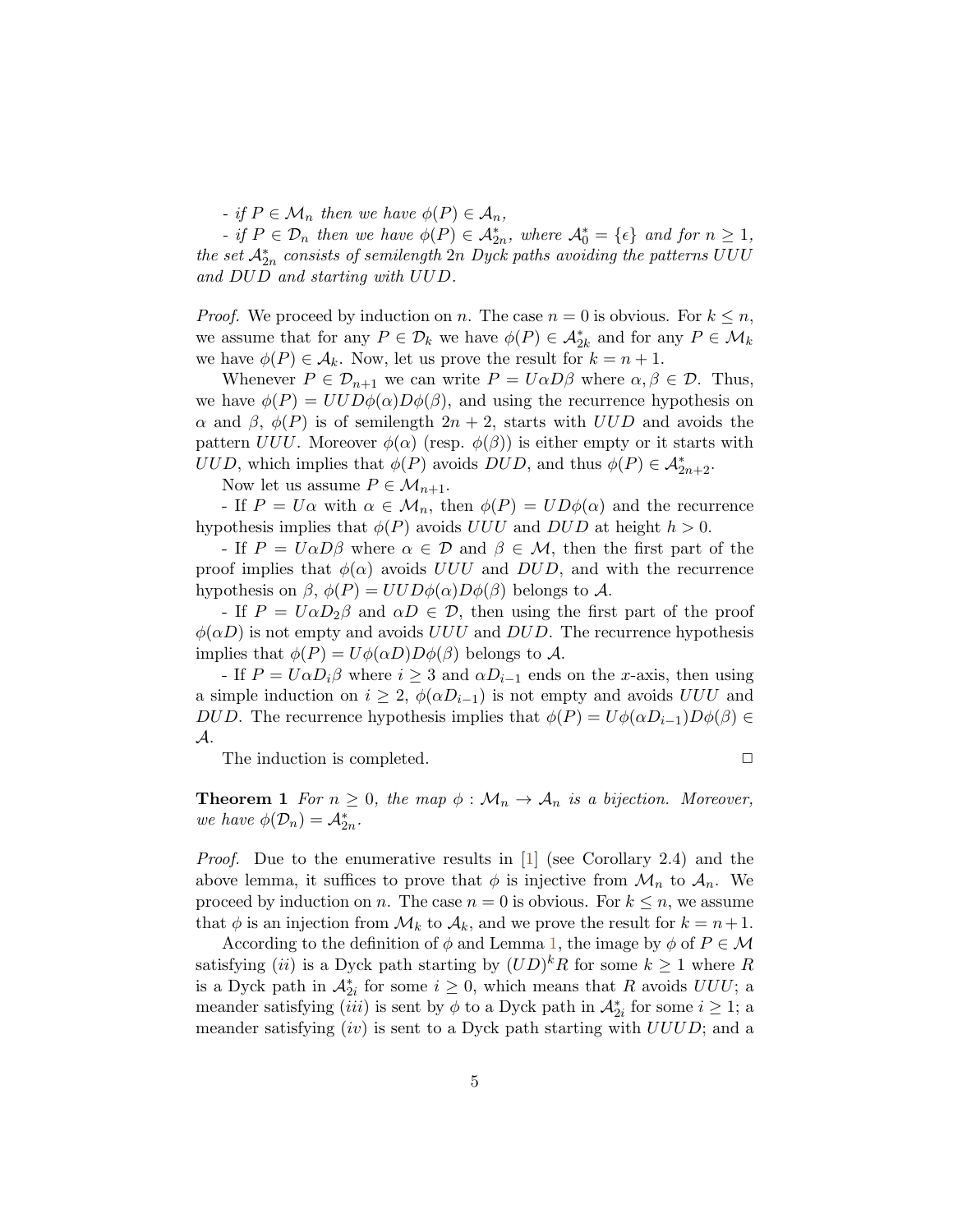meander satisfying  $(v)$  is sent to a Dyck path starting with  $(UD)^k$  for some  $k \geq 1$  and such that it contains an occurrence UUU on the x-axis. Then, for  $P, Q \in \mathcal{M}_{n+1}, \phi(P) = \phi(Q)$  implies that P and Q belong to the same case (i), (ii), (iii), (iv) or (v). So, the recurrence hypothesis induces  $P = Q$ which completes the induction. Thus  $\phi$  is injective. Since  $\mathcal{M}_n$  and  $\mathcal{A}_n$  have the same cardinality (see [\[1\]](#page-8-5) and [A274115](https://oeis.org/A274115) in [\[15\]](#page-9-4)),  $\phi$  is a bijection.

Considering the previous lemma, it suffices to check that  $\mathcal{A}_{2n}^*$  is counted by the Catalan numbers in order to prove  $\phi(\mathcal{D}_n) = \mathcal{A}_{2n}^*$ . A Dyck path  $P \in \mathcal{A}_{2n}^*$  is either empty or it consists of a sequence of  $UUD\alpha D$  where  $\alpha$ belongs to  $\mathcal{A}_{2n-2}^*$ . Let  $A^*(x)$  be the generating function for the cardinality of  $\mathcal{A}_{2n}^*$  (with respect to the semilength). We obtain the following functional equations  $A^*(x) = 1 + \frac{x^2 A^*(x)}{1 - x^2 A^*(x)}$  $\frac{x}{1-x^2} \frac{A'(x)}{A(x)}$  which implies that  $\mathcal{A}_{2n}^*$  is counted by the nth Catalan number. Therefore  $\phi : \mathcal{D}_n \to \mathcal{A}_{2n}^*$  is a bijection.

**Remark 1** In [\[10\]](#page-9-5), it is proven that the set  $A_n$  is a representative set of the equivalence classes modulo the pattern DUU on Dyck paths, i.e. two Dyck paths P and Q are equivalent if and only if the positions of the occurrences DUU are the same in P and Q (see also [\[3\]](#page-8-3)). So, the bijection  $\phi$  establishes a direct correspondence between these classes and Dyck meanders with catastrophes.

Let  $\mathcal{A}'_n$  be the subset of  $\mathcal{A}_n$  consisting of paths P such that any occurrence  $UD$  on the x-axis in P appears before an occurrence of  $UUU$  (not necessarily contiguous to the occurrence  $UD$ . The next theorem gives a bijection between  $\mathcal{A}'_n$  and the set  $\mathcal{E}_n$  of length n Dyck excursions with catastrophes.

**Theorem 2** For  $n \geq 0$ , we have  $\phi(\mathcal{E}_n) = \mathcal{A}'_n$ .

*Proof.* Thanks to Theorem [1,](#page-4-0) it suffices to check that for any  $P \in \mathcal{E}_n$ ,  $\phi(P) \in \mathcal{A}'_n$ , and  $|\mathcal{A}'_n| = |\mathcal{E}_n|$ . Any  $P \in \mathcal{E}_n$  satisfies one of the cases (i), (iii), (iv) and (v) with  $\beta \in \mathcal{E}$ . We proceed by induction on the length in order to prove that  $\phi(P) \in \mathcal{A}'_n$ . The case (*i*) is obvious. Whenever P satisfies the cases *(iii)* or *(iv)*, the only possibility for an occurrence of  $UD$  to appear at height zero in  $\phi(P) = UUD\phi(\alpha)D\phi(\beta)$  (resp.  $\phi(P) = U\phi(\alpha D)D\phi(\beta)$ ) is to be inside  $\phi(\beta)$ . Applying the recurrence hypothesis on  $\beta$ ,  $\phi(P) \in \mathcal{A}'_n$ . For a path  $P$  satisfying the case  $(v)$ , we have seen in the proof of Theorem [1](#page-4-0) that  $\phi(P)$  starts necessarily with  $(UD)^k$  for  $k \geq 1$  followed by  $UUU$ . Using the recurrence hypothesis for  $\beta$ , we obtain  $\phi(P) \in \mathcal{A}'_n$ . The induction is completed.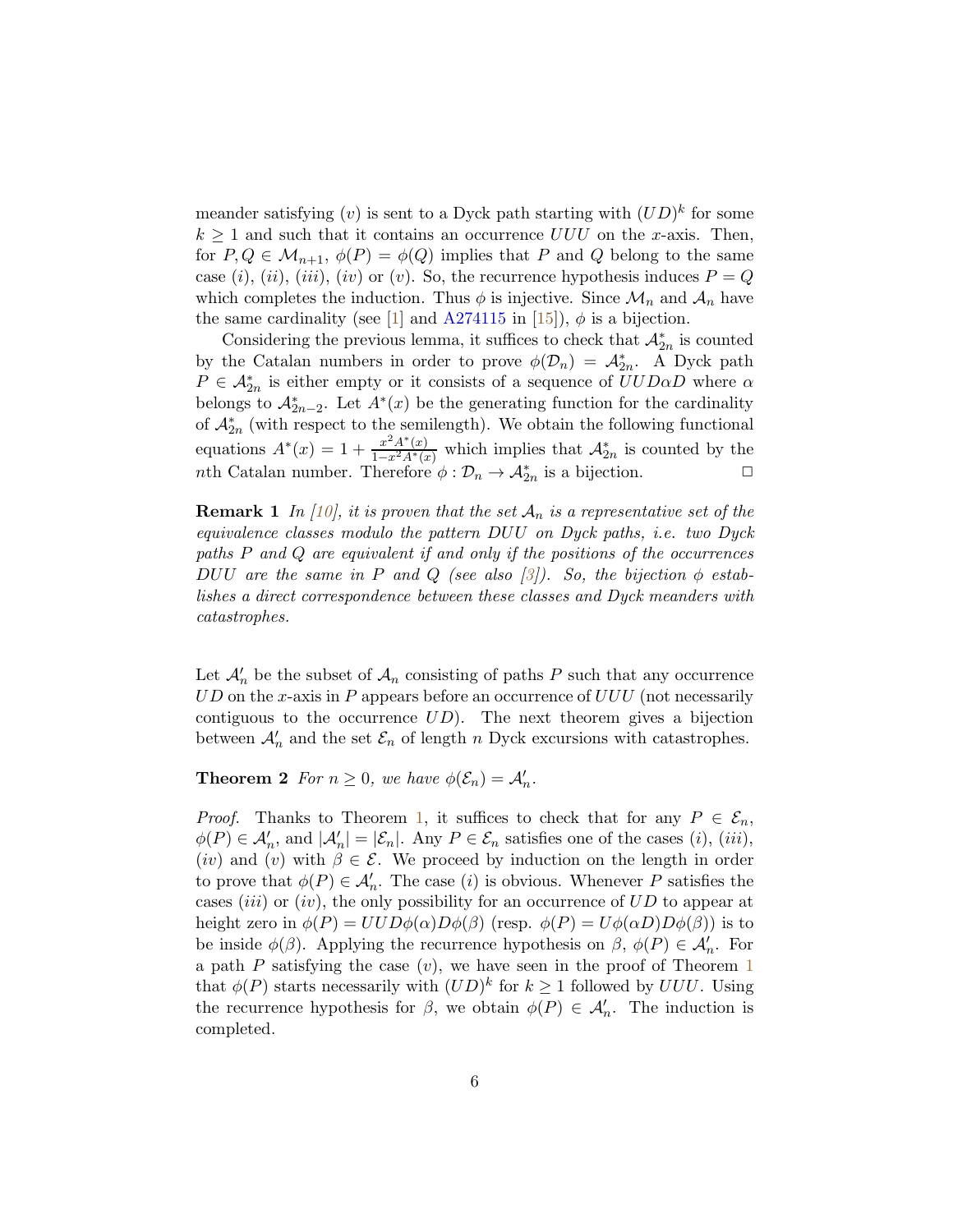Now, let us prove that  $|\mathcal{A}'_n| = |\mathcal{E}_n|$ . Any path  $P \in \mathcal{A}'_n$  satisfies one of the following two cases: (a)  $P \in A_n$  does not contain any occurrence  $UD$  on the x-axis, and (b)  $P = QUDR$  where  $Q \in \mathcal{A}$  and  $R \in \mathcal{A}$  such that R contains at least one occurrence of  $UUU$  and avoids any occurrence  $UD$  on the xaxis. Let K (resp.  $\overline{\mathcal{K}}$ ) be the set of Dyck paths in A satisfying (a) (resp. (b)), and let  $K(x)$  and  $\overline{K}(x)$  be the corresponding generating functions for their cardinalities with respect to the semilength. Obviously, the generating function  $A'(x)$  for  $\mathcal{A}' = \bigcup_{n \geq 0} \mathcal{A}_n$  satisfies

$$
A'(x) = K(x) + \overline{K}(x).
$$

A nonempty path  $P \in \mathcal{K}$  can be decomposed  $P = U \alpha D \beta$  where  $\beta \in \mathcal{K}$ and  $\alpha$  is a nonempty Dyck path avoiding UUU and DUD. Then either  $\alpha \in \mathcal{A}^{\star} \setminus \{\epsilon\}$  or  $\alpha = UD\alpha'$  with  $\alpha' \in \mathcal{A}^{\star}$ . Thus the generating function for  $\mathcal K$  is given by

$$
K(x) = 1 + x(A^*(x) - 1 + xA^*(x)) \cdot K(x).
$$

Due to the form of a path  $P \in \overline{\mathcal{K}}$ , we deduce the functional equation

$$
\overline{K}(x) = A(x)xR(x)
$$

where  $A(x)$  is the generating function for A and  $R(x)$  is the generating function for the paths in  $A$  avoiding any occurrence  $UD$  on the x-axis and containing at least one occurrence of  $UUU$ . Due to Theorem [1,](#page-4-0)  $A(x)$  is also the o.g.f. for Dyck meanders with catastrophes that is  $A(x) = M(x) =$  $\overline{2x}$  $\frac{2x}{(2x+(x+1)(\sqrt{1-4x^2}-1)}$ . Then, we have  $R(x) = K(x) - L(x)$  where  $L(x)$  is the generating function for the set  $\mathcal L$  of Dyck paths in  $\mathcal A$  avoiding  $UD$  and  $UUU$ on the x-axis. Note that  $\mathcal L$  is exactly the set  $\mathcal A^*$ , then

$$
R(x) = K(x) - A^*(x).
$$

Combining the previous equations, we obtain  $A'(x) = \frac{2-3x-2x^2+x\sqrt{1-4x^2}}{2-2x-4x^2-2x^3}$ Comoning the previous equations, we obtain  $A(x) = \frac{2-2x-4x^2-2x^3}{x^2-2x^3}$ <br>which is exactly the generating function of  $\mathcal{E}_n$  found by [\[1\]](#page-8-5).

## 3 Motzkin meanders with catastrophes

In this section we exhibit a constructive bijection between the set  $\mathcal{M}'_n$  of length n Motzkin meanders with catastrophes and the set  $\mathcal{B}_{n+1}$  of semilength  $n + 1$  Dyck paths avoiding the patterns UUU at height  $h \geq 2$ . Before defining this bijection we recall that there exists a one-to-one correspondence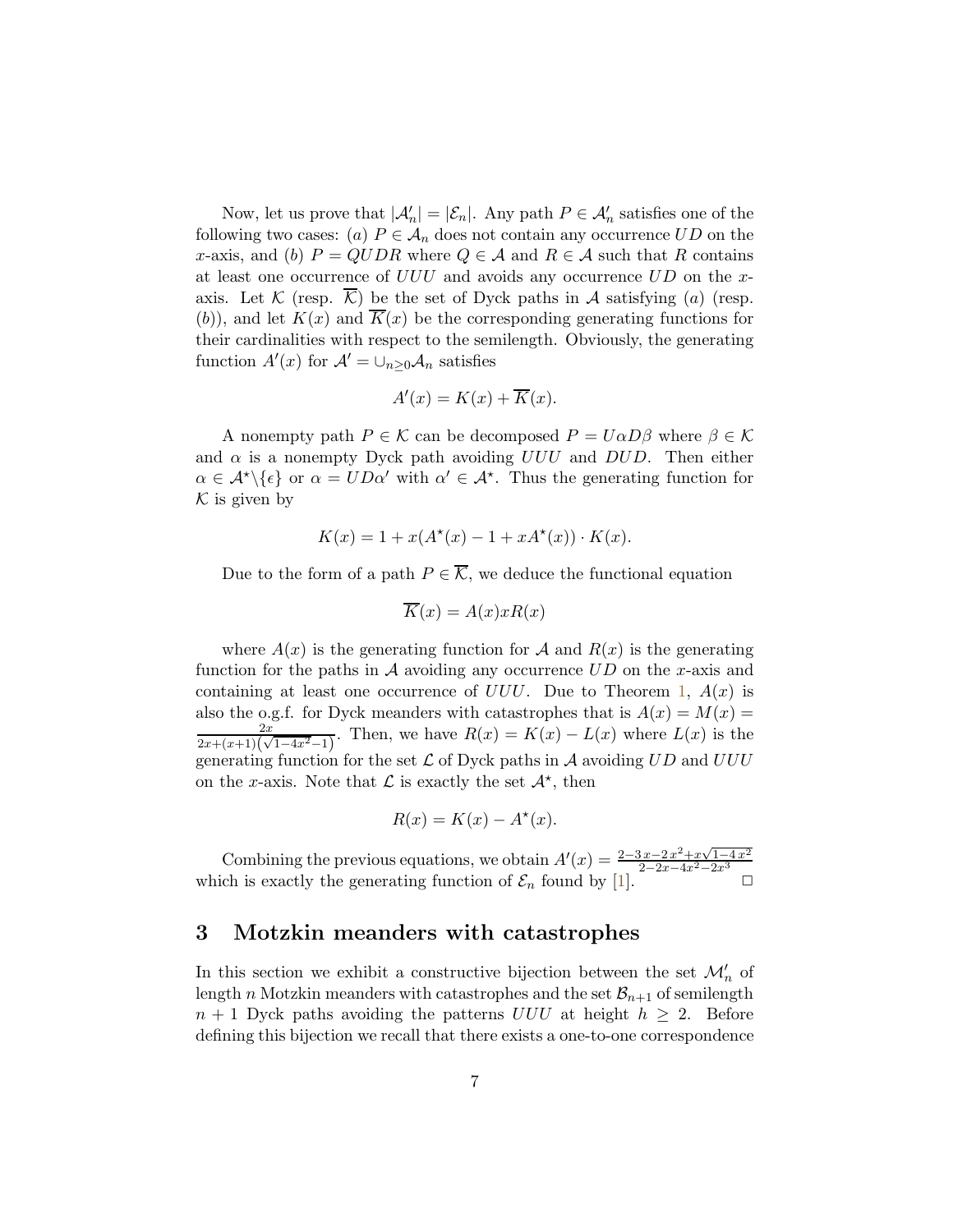$\chi$  between length n Motzkin paths and semilength n Dyck paths avoiding UUU. From a Dyck path avoiding  $UUU$ , we replace each  $UUD$  with  $U$ , and we replace each remaining  $UD$  with F. For instance, the image by  $\chi$  of  $UF U D D$  is  $U U D U U U D D D D$  (see [\[5,](#page-8-7)[7\]](#page-8-8)).

Now, let us use  $\chi$  in order to define recursively the map  $\psi$  from  $\mathcal{M}'$  to  $\mathcal D$  as follows. For  $P \in \mathcal M'$ , we set  $\psi(P) =$ 

$$
\begin{cases}\nUD & \text{if } P = \epsilon, \\
UD\psi(\alpha) & \text{if } P = F\alpha, \\
UU\chi(\alpha_1)DU\chi(\alpha_2)D \dots U\chi(\alpha_k)DD & \text{if } P = U\alpha_1U\alpha_2 \dots U\alpha_k, \\
UU\chi(\alpha_1)DU\chi(\alpha_2)D \dots U\chi(\alpha_k)DD\psi(\beta) & \text{if } P = U\alpha_1U\alpha_2 \dots U\alpha_kD_k\beta,\n\end{cases}
$$

where  $k \geq 1, \alpha, \beta \in \mathcal{M}'$ , and  $\alpha_1, \alpha_2, \ldots, \alpha_k$  are some possibly empty Motzkin paths (considering that  $D_1$  is defined to be  $D$ ).

Clearly, the image by  $\psi$  of a length n Motzkin meander with catastrophes is a Dyck path of semilength  $n + 1$ . For instance, the images by  $\psi$  of  $\epsilon$ , F, UD, UUD<sub>2</sub>, UUDUUD<sub>3</sub> are respectively UD, UDUD, UUDDUD, UUDUDDUD, UUUUDDUDUDDUD. We refer to Figure [3](#page-7-0) for an illustration of this mapping.



<span id="page-7-0"></span>Figure 3: Illustration of the bijection  $\psi$  between  $\mathcal{M}'_n$  and  $\mathcal{B}_{n+1}$ .

A simple observation provides the following results.

**Theorem 3** For  $n \geq 0$ , the map  $\psi$ , defined above, induces a bijection from  $\mathcal{M}'_n$  to  $\mathcal{B}_{n+1}$ . Moreover, the image of the set of length n Motzkin paths is the set of semilength  $n + 1$  Dyck paths avoiding UUU at height  $h \geq 2$  and the pattern DU at height one.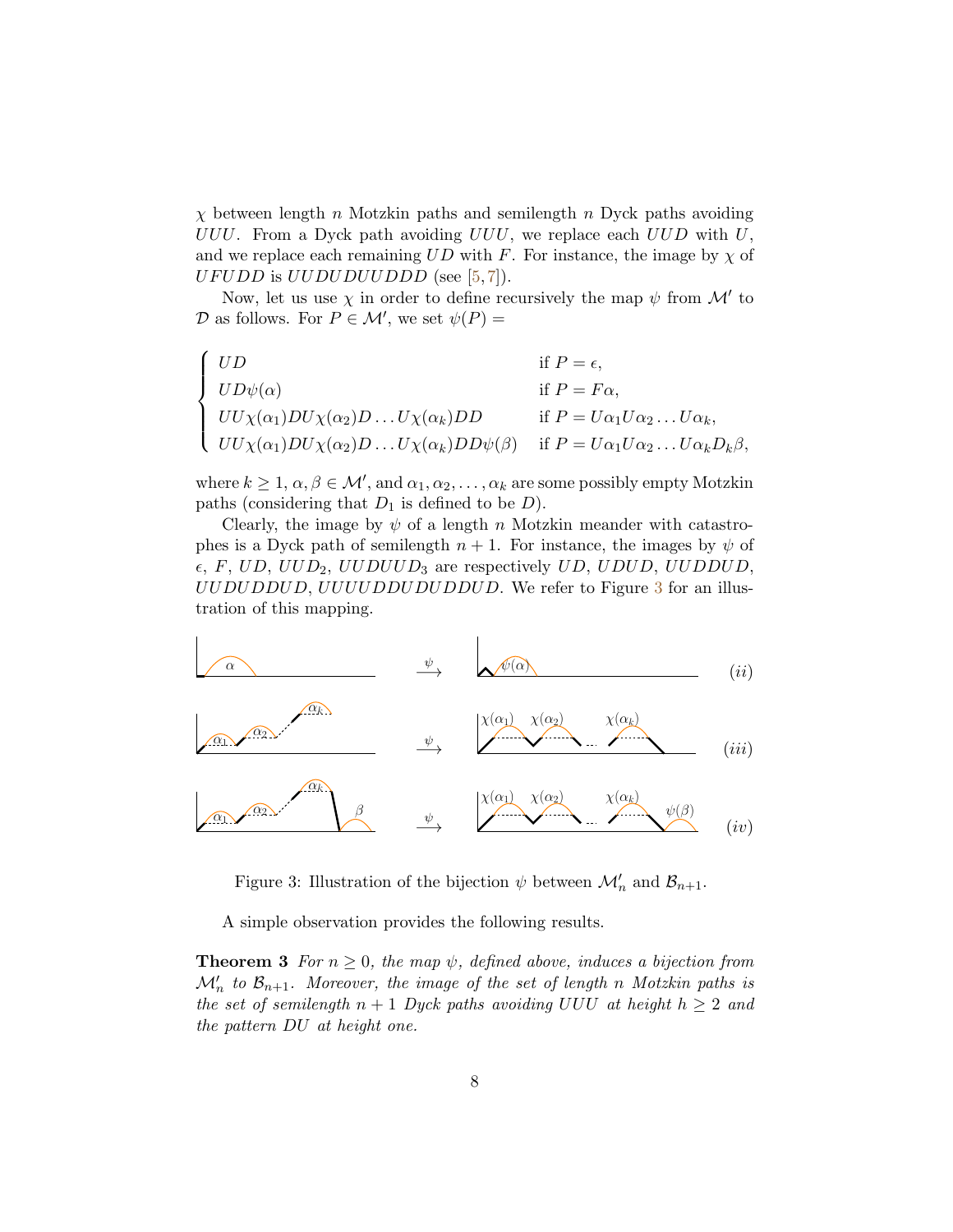**Corollary 1** For  $n \geq 0$ ,  $\psi(\mathcal{E}'_n)$  is the set of Dyck paths in  $\mathcal{B}_{n+1}$  ending with UD, which implies that  $\psi$  induces a one-to-one correspondence from paths  $P \in \mathcal{E}'_n$  to  $\mathcal{B}_n$  after deleting the last two steps UD from  $\psi(P)$ .

# 4 Acknowledgement

We would like to thank Cyril Banderier for suggesting us to explore constructive bijections between meanders with catastrophes and Dyck paths avoiding some patterns.

#### <span id="page-8-5"></span>References

- <span id="page-8-2"></span>[1] C. Banderier, M. Wallner. Lattice paths with catastrophes. Discrete Mathematics & Theoretical Computer Science,  $19(1)(2017)$ ,  $1, \#23$ .
- [2] E. Barcucci, A. Del Lungo, S. Fezzi, R. Pinzani. Nondecreasing Dyck paths and q-Fibonacci numbers. Discrete Math., 170(1997), 1-3, 211- 217.
- <span id="page-8-3"></span>[3] J.-L. Baril, A. Petrossian. Equivalence classes of Dyck paths modulo some statistics. Discrete Math., 338(2015), 4, 655-660.
- <span id="page-8-0"></span>[4] J.-L. Baril, D. Bevan, S. Kirgizov. Bijections between directed animals, multisets and Grand-Dyck paths. The Electronic Journal of Combinatorics,  $27(2020)$ ,  $2, \#P2.10$ .
- <span id="page-8-7"></span>[5] D. Callan. Two bijections for Dyck path parameters. preprint, 2004, available electronically at http://www.arxiv.org/abs/math.CO/0406381.
- <span id="page-8-8"></span><span id="page-8-4"></span>[6] E. Deutsch. Dyck path enumeration. Discrete Math., 204(1999), 167- 202.
- [7] S. Elizalde, T. Mansour. Restricted Motzkin permutations, Motzkin paths, continued fractions, and Chebyshev polynomials. Discrete Math., 305(2005), 170–189.
- <span id="page-8-6"></span><span id="page-8-1"></span>[8] D.E. Knuth. The art of computer programming, Volume 1. Fundamental Algorithms, Addison-Wesley, Reading, Massachussetts, 1973
- [9] A. Krinik, G. Rubino, D. Marcus, R.J. Swift, H. Kasfy, H. Lam. Dual processes to solve single server systems. Journal of Stat. Planning and Inference, 135(2005), 1, 121–147.